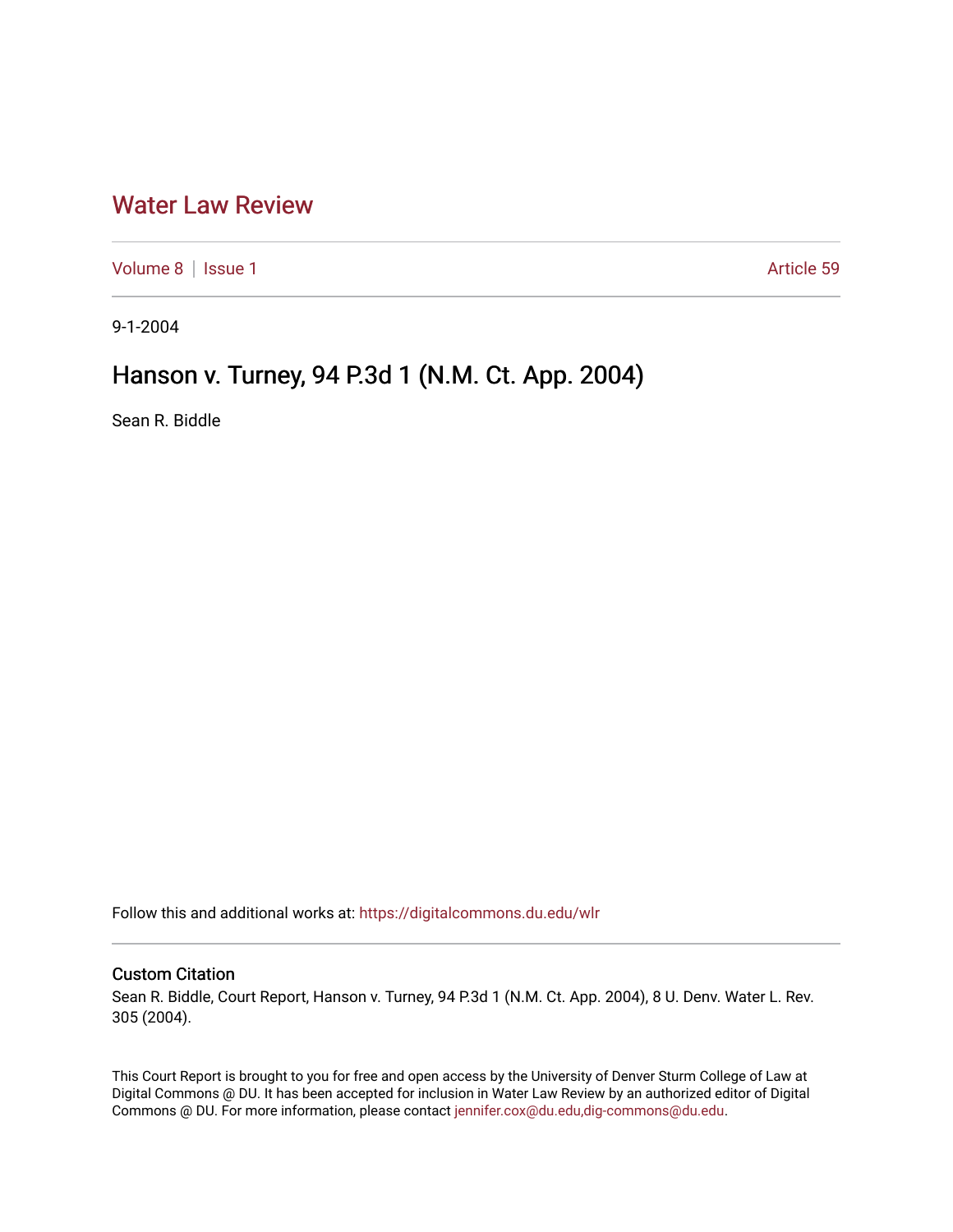to the stipulations of the order, the DNR proportionally reduced NPPD's allocation of incidental underground water.

NPPD appealed the DNR's decision, arguing the cancellation of 0.65 cfs violated Nebraska's constitution and state law. However, the court concluded, because NPPD failed to appeal the order, the order became binding. Thus, NPPD's argument was a collateral attack on a final agency decision and the court accordingly had no authority to review whether the order violated the state constitution or state law.

NPPD also argued the DNR improperly applied the order's proportional reduction condition by interpreting the term "service" contrary to the court's interpretation in *In re Application U-2.* Specifically, NPPD claimed water from the canals that provided water for NPPD's direct irrigation service naturally seeped into, and mixed with, groundwater, thereby recharging Crawford's wells. NPPD thus argued that because the water that filled Crawford's wells originated from the same source that provided NPPD's direct irrigation water, Crawford's land remained part of NPPD's service.

The court, however, determined it did not need to interpret the term "service," but needed to interpret the order's use of the entire phrase "direct irrigation service." Because the DNR relied on a Nebraska statute when calculating the original grant of water rights, the court concluded the statute's definition of "direct irrigation service" was dispositive. The statute defined "direct irrigation service" as irrigation from the natural flow of streams, which referred only to surface water irrigation, not underground water storage. Thus, pursuant to the Nebraska statute, when Crawford ceased using direct irrigation service and began using well water, such nonuse reduced NPPD's service. Based on the language of the order and the statutory definition of "direct irrigation service," the court upheld the DNR's decision to cancel 0.65 cfs of the NPPD's groundwater rights as a result of the reduction in NPPD's direct irrigation service.

*Kathryn Garner*

## **NEW MEXICO**

Hanson v. Turney, 94 **P.3d 1 (N.M. Ct. App.** 2004) (holding the New Mexico statute distinguished between a vested water right and a permit to appropriate waters, a vested water right arose only after the application of waters to a beneficial use and only vested water rights could be transferred).

Mabel Hanson ("Hanson"), the holder of two permits for the appropriation of groundwater, appealed the New Mexico State Engineer's ("State Engineer") decision denying Hanson's application that requested a transfer of the type of the use designated in the permit from irrigation to subdivision use. Pursuant to state law, the holder of the water right can file an application with the State Engineer request-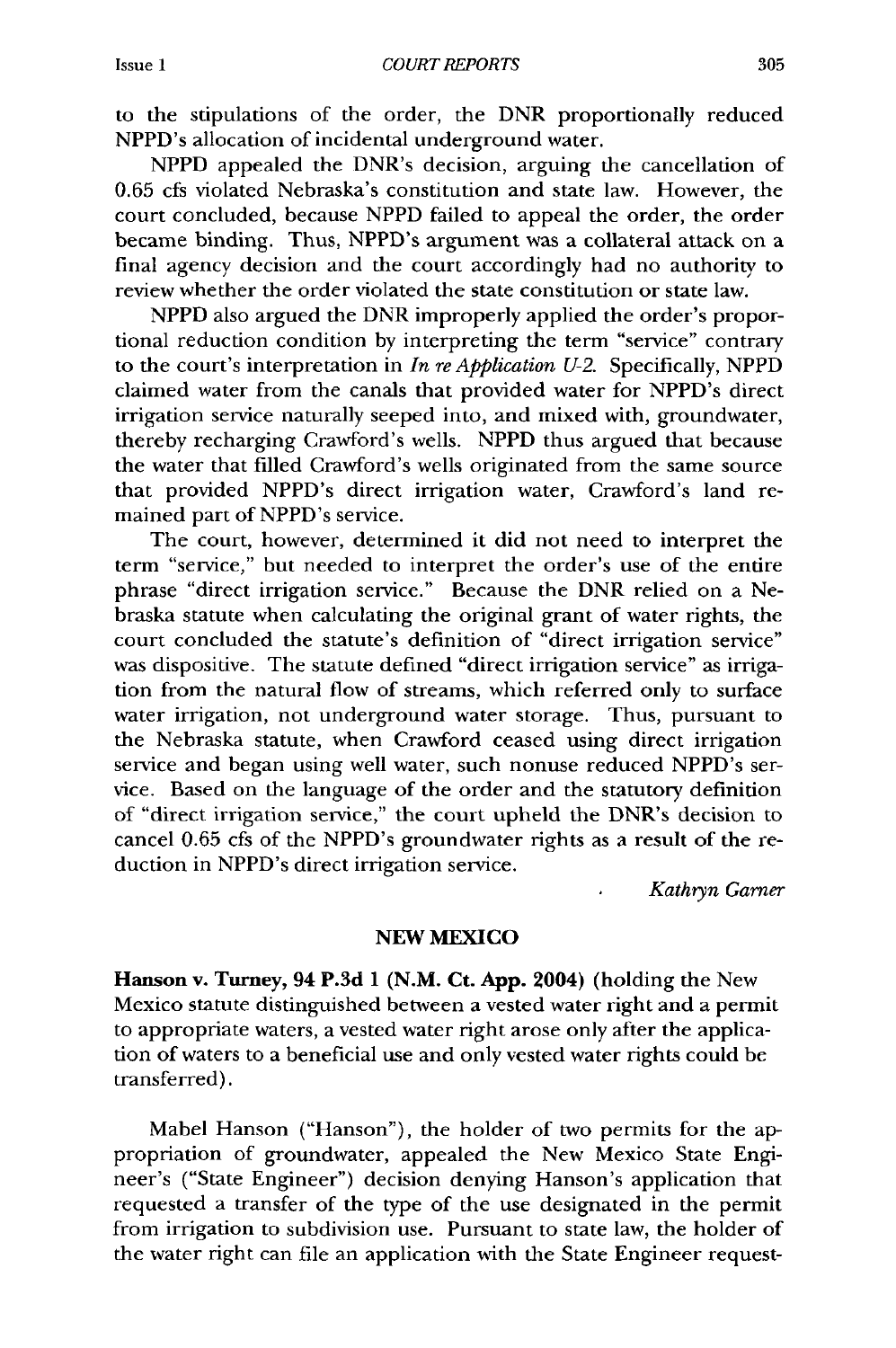ing a transfer of either the type or place of use for all water rights under the administrative control of the State Engineer's office. The State Engineer determined that a permit to appropriate water only constituted the first step toward securing the water right and a water right vested only after beneficial use occurred. Hanson never placed the allocated water to beneficial use; therefore, the State Engineer denied the transfer application due to the lack of any transferable water right. **A** State Engineer Hearing Officer agreed with the State Engineer and upheld the denial of the transfer application. On appeal for review of the agency decision, the district court granted summary judgment in favor of the State Engineer dismissing Hanson's action for relief. The New Mexico Court of Appeals affirmed the decision of the district court.

In upholding the denial of the transfer application, the appellate court looked at the relevant state statutes for a definition of a water right. The statutes and legislative history provided no explicit definition of a water right; however, over a century of common-law precedent held a water right vested only after the application of the water to beneficial use. Additionally, the court reasoned the legislature intended to differentiate between a water right and a permit to appropriate water **by** the statutory language that provided for the forfeiture of both water rights and permits to appropriate where the specified waters were not placed to a beneficial use in a reasonable time. Further, a prior decision of the New Mexico Supreme Court limited the ability of a water right holder to transfer that right only within the limits of the amount of water the water right holder historically used. The appellate court agreed with the State Engineer in that Hanson possessed no valid water right eligible for transfer.

Alternatively, Hanson claimed that prior inconsistent application of the above listed rule estopped the State Engineer from now denying the transfer application in question. Hanson presented evidence that the State Engineer's office in the past approved applications for the transfer of type or location of use for certain permittees while rejecting similar applications for a lack of previous beneficial use. The appellate court determined that the state policy strongly discouraged the application of equitable estoppel to State Engineer decisions concerning the allocation of the state's water resources. The court further limited estoppel claims as nonrecoverable where the correct application of state law directly contradicted the desired relief. Finally, Hanson never claimed a deliberate misrepresentation **by** the State Engineer or detrimental reliance on the part of Hanson as required for a valid estoppel claim. The appellate court stated the prior inconsistent treatment of transfer applications for permittees **by** the State Engineer could not alone establish the pattern of shocking behavior **by** a state agency needed to support an estoppel claim against the state government.